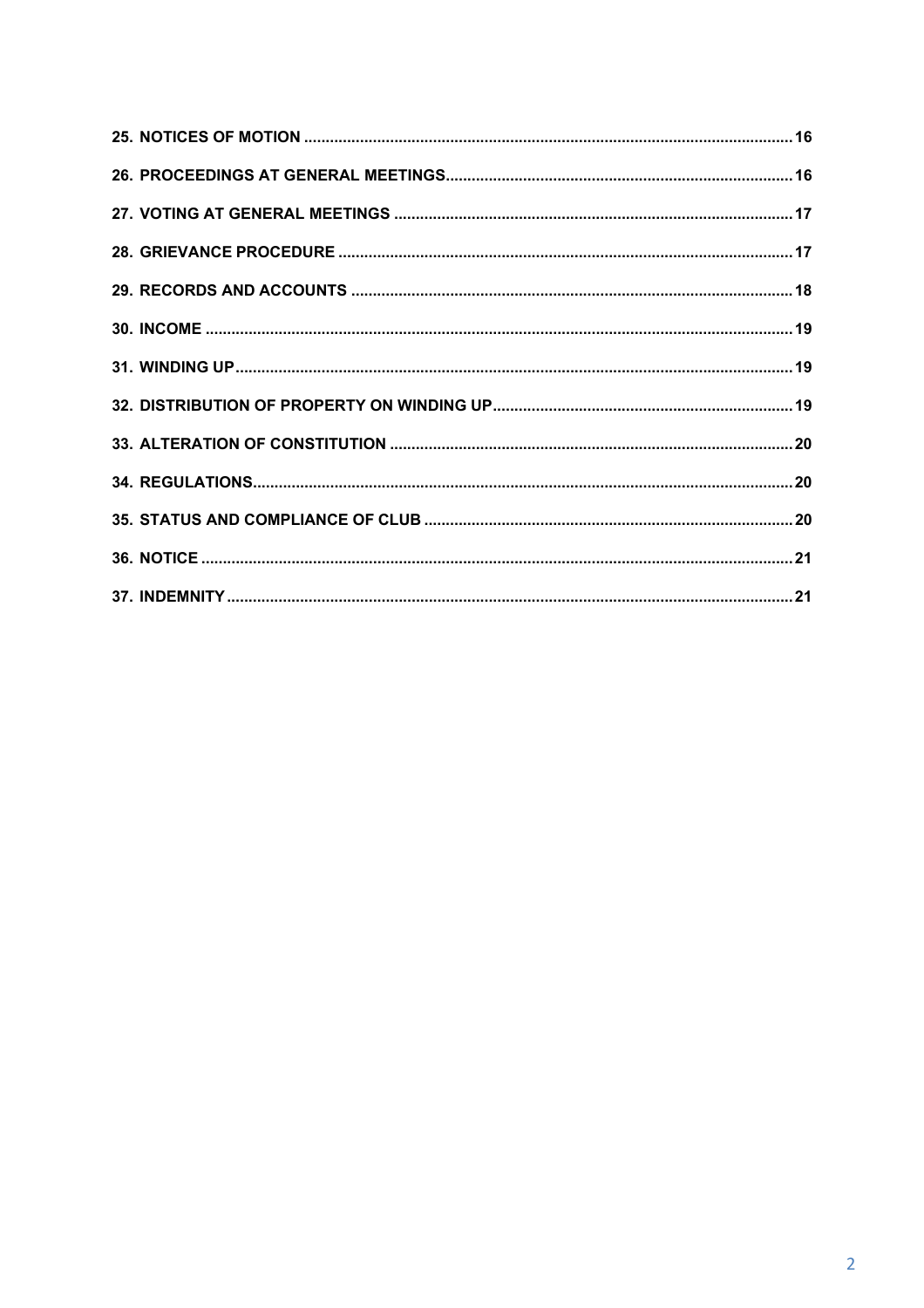#### **CONSTITUTION**

#### **HILLS KNIGHTS FOOTBALL CLUB INCORPORATED**

#### **1. NAME OF CLUB**

The name of the Club is Hills Knights Football Club Incorporated (**Club**).

#### **2. DEFINITIONS AND INTERPRETATION**

#### **2.1 Definitions**

In this Constitution unless the contrary intention appears:

**'Act'** means the *Associations Incorporation Act 2009 (NSW)*.

**'Board'** means the body managing the Club and consisting of the directors.

**'Constitution'** means this Constitution of the Association.

**'Director'** means a Member of the Board and includes any person acting in that capacity from time to time appointed in accordance with this Constitution but does not include the Executive Director.

**'General Meeting'** means the annual or any special general meeting of the Club.

**'Individual Member'** means a registered, financial Member of the Club who is at least 18 years of age.

**'Intellectual Property'** means all rights subsisting in copyright, business names, names, trademarks (or signs), logos, designs, equipment including computer software, images (including photographs, videos or films) or service marks relating to the Association or any activity of or conducted, promoted or administered by the Association in New South Wales.

**'Junior Member'** means a registered Member of the Club who is younger than 18 years of age.

**'Life Member'** means an Individual appointed as a Life Member of the Club under **clause 5.2**.

**'Local area'** means the geographical area for which the Club is responsible as recognised by the Regional Sporting Organisation of which the Club is a Member.

**'Member'** means a Member of the Club for the time being under **clause 5**.

**'Objects'** means the Objects of the Club in **clause 3**.

**'Public Officer'** means the person appointed to be the public officer of the Association in accordance with the Act.

**'Register'** means a register of Members kept and maintained in accordance with **clause 7**.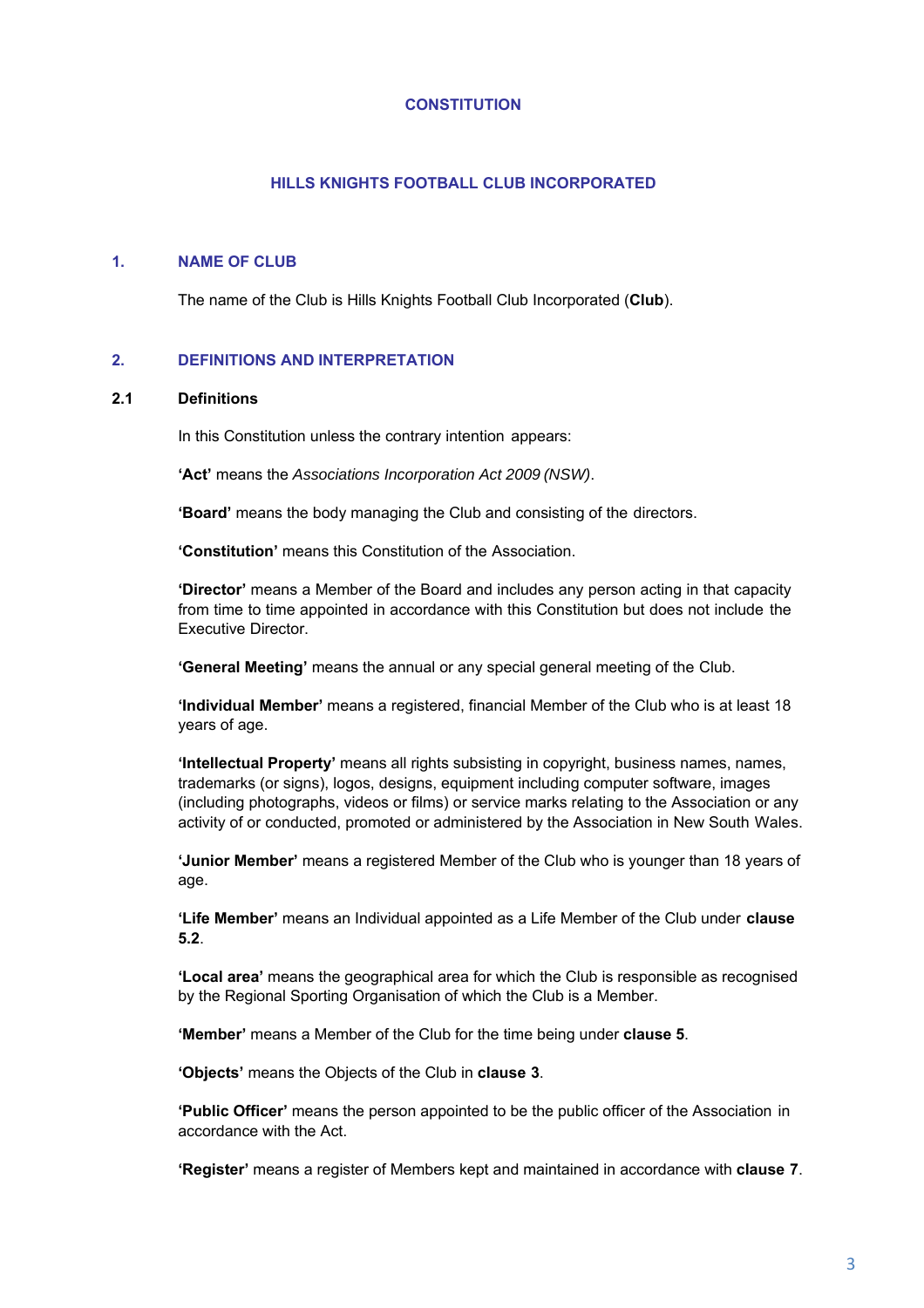**'RSO'** means the Regional Sporting Organisation being the Association of which the Club is a Member.

**'Seal'** means the common Seal of Hills Knights Football Club.

**'Special Resolution'** means a Special Resolution defined in the Act.

## **2.2 Interpretation**

In this Constitution:

- (a) a reference to a function includes a reference to a power, authority and duty;
- (b) a reference to the exercise of a function includes, where the function is a power, authority or duty, a reference to the exercise of the power or authority of the performance of the duty;
- (c) words importing the singular include the plural and vice versa;
- (d) words importing any gender include the other genders;
- (e) references to persons include corporations and bodies politic;
- (f) references to a person include the legal personal representatives, successors and permitted assigns of that person;
- (g) a reference to a statute, ordinance, code or other law includes Regulations and other statutory instruments under it and consolidations, amendments, reenactments or replacements of any of them (whether of the same or any legislative authority having jurisdiction); and
- (h) a reference to "writing" shall unless the contrary intention appears, be construed as including references to printing, lithography, photography and other modes of representing or reproducing words in a visible form, including messages sent by electronic mail.

#### **2.3 Severance**

If any provision of this Constitution or any phrase contained in it is invalid or unenforceable, the phrase or provision is to be read down if possible, so as to be valid and enforceable, and otherwise shall be severed to the extent of the invalidity or unenforceability, without affecting the remaining provisions of this Constitution.

#### **2.4 The Act**

Except where the contrary intention appears, in this Constitution, an expression that deals with a matter under the Act has the same meaning as that provision of the Act. Model rules under the Act are expressly displaced by this Constitution.

#### **3. OBJECTS OF THE CLUB**

The Club is established solely for the Objects. The Objects of the Club are established to:

(a) To promote, organise and encourage the playing of soccer for the youth and adults of Baulkham Hills, and other interested people in the surrounding community;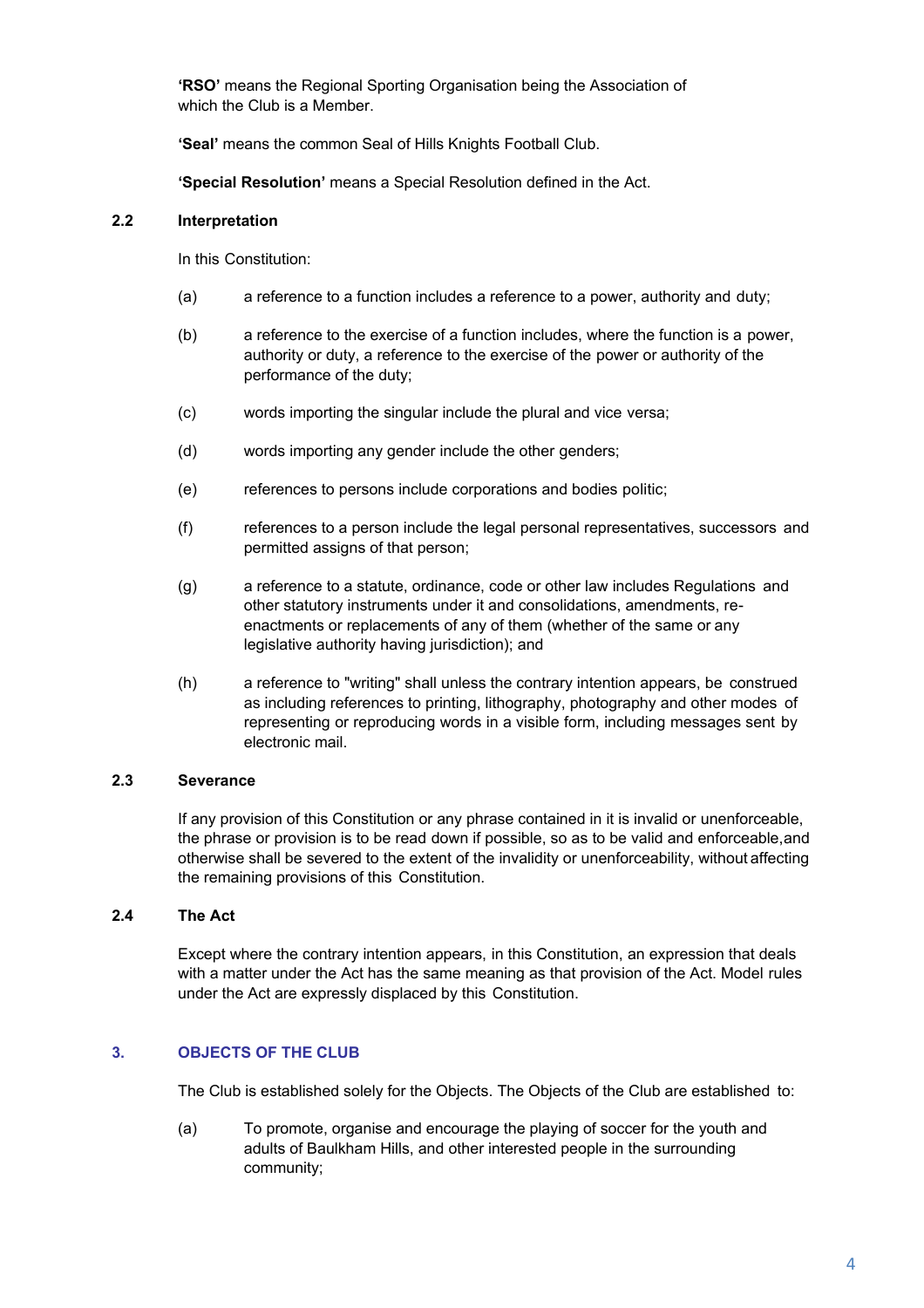- (b) act, at all times, on behalf of and in the interest of the Members and Soccer in the local area
- (c) affiliate and otherwise liaise with the RSO of which the Club is a Member and adopt their rule and policy frameworks to further these Objects
- (d) advance the operations and activities of the Club throughout the local area;
- (e) have regard to the public interest in its operations; and
- (f) undertake and or do all such things or activities which are necessary, incidental or conducive to the advancement of these Objects.

#### **4. POWERS OF THE CLUB**

Solely for furthering the Objects, the Club has, in addition to the rights, powers and privileges conferred on it under section 25 of the Act, the legal capacity and powers of a company as set out under section 124 of the *Corporations Act 2001 (Cth)*.

#### **5. MEMBERS**

#### **5.1 Members**

The Members of the Club shall consist of:

- (a) Life Members, who subject to this Constitution, shall have the right to receive notice of General Meetings and to be present and to debate at General Meetings;
- (b) Individual Members, who subject to this Constitution, shall have the right to receive notice of General Meetings and to be present, to debate and to have one vote at General Meetings; and
- (c) Junior Members, who subject to this Constitution, shall have no right to receive notice of General Meetings and no right to be present or debate or vote at General Meetings, unless they have attained 16 years of age.
- (d) One parent/guardian of a Junior Member who, subject to this Constitution, otherwise does not have the right to vote. The parent/guardian will be an Individual Member and shall have the right to receive notice of General Meetings and to be present, to debate and to vote at General Meetings, having one vote per Junior Member.

#### **5.2 Life Members**

- (a) The Board may recommend to the annual general meeting that any natural person who has rendered distinguished service to the Club be appointed as a Life Member.
- (b) A resolution of the annual general meeting to confer life membership (subject to clause 5.2(c)) on the recommendation of the Board must be a Special Resolution.
- (c) A person must accept or reject the Club's resolution to confer life membership in writing. Upon written acceptance, the person's details shall be entered upon the Register, and from the time of entry on the Register the person shall be a Life Member.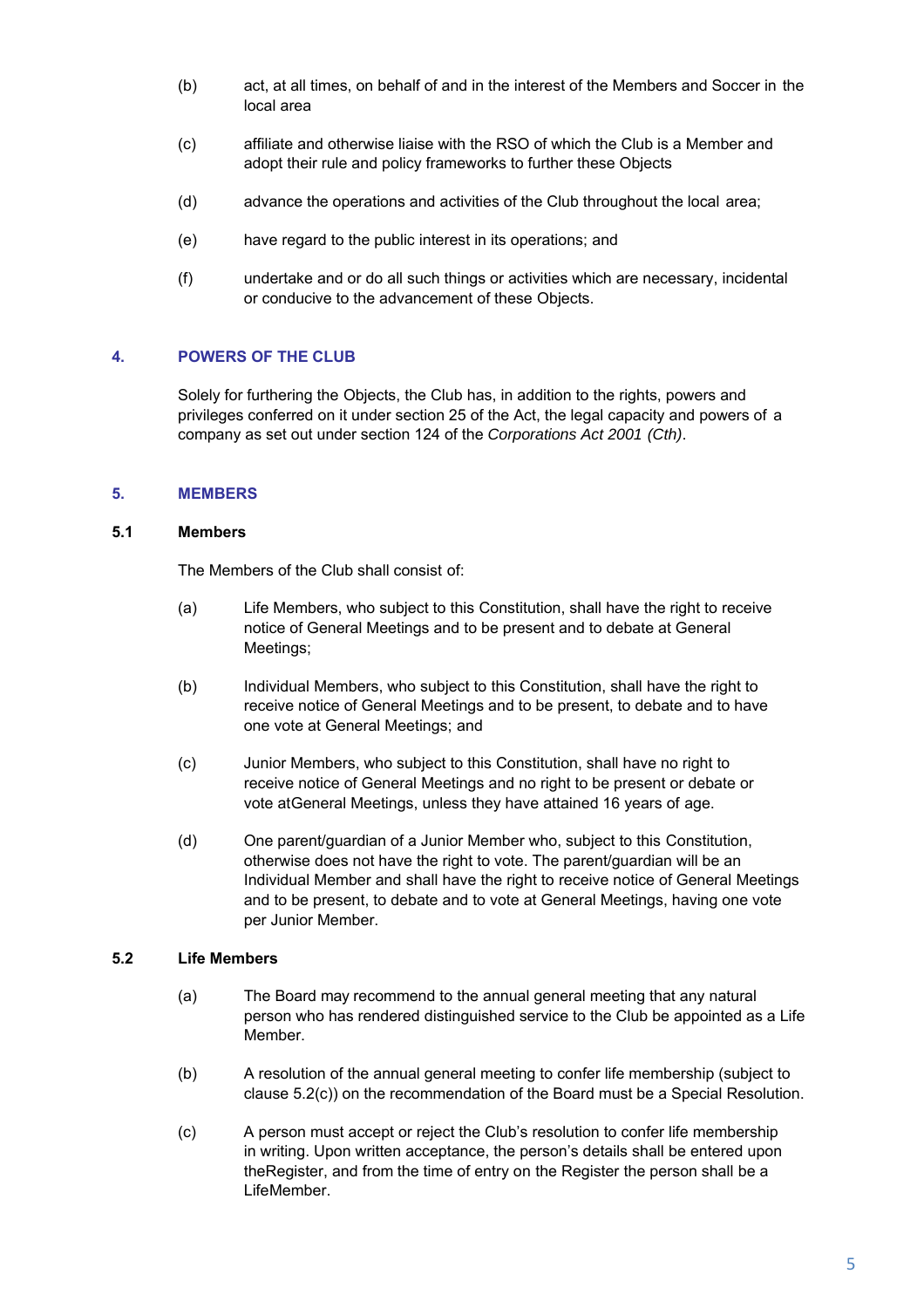## **6. MEMBERSHIP APPLICATION**

## **6.1 Application for Membership**

An application for membership must be:

- (a) in writing on the form prescribed from time to time by the Board (if any), from the applicant or its nominated representative and lodged with the Club; and
- (b) accompanied by the appropriate fee (if any).

## **6.2 Discretion to Accept or Reject Application**

- (a) The Club may accept or reject an application whether the applicant has complied with the requirements in **clause 6.1** or not. The Club shall not be required or compelled to provide any reason for such acceptance or rejection.
- (b) Where the Club accepts an application, the applicant shall become a Member. Membership shall be deemed to commence upon acceptance of the application by the Club. The Register shall be amended accordingly as soon as practicable.
- (c) Where the Club rejects an application, it shall refund any fees forwarded with the application and the application shall be deemed rejected by the Club.

## **6.3 Renewal**

Members (other than Life Members) must renew their membership annually in accordance with the procedures set down by the Club in Regulations from time to time.

#### **6.4 Deemed Membership**

- (a) All persons who are, prior to the approval of this Constitution under the Act, Members of the Club shall be deemed Members from the time of approval of this Constitution under the Act.
- (b) Any Members of the Club, prior to approval of this Constitution under the Act, who are not deemed Members under **clause 6.4(a)** shall be entitled to carry on such functions analogous to their previous functions as are provided for under this Constitution.

#### **7. REGISTER OF MEMBERS**

#### **7.1 Club to Keep Register**

The Club shall keep and maintain a Register in which shall be entered (as a minimum):

- (a) the full name, address and date of entry of each Member; and
- (b) where applicable, the date of termination of membership of any Member.

Members shall provide notice of any change and required details to the Club within one month of such change.

#### **7.2 Inspection of Register**

Having regard to the Act, confidentiality considerations and privacy laws, an extract of the Register, excluding the address or other direct contact details of any Member, shall be available for inspection (but not copying) by Members, upon reasonable request.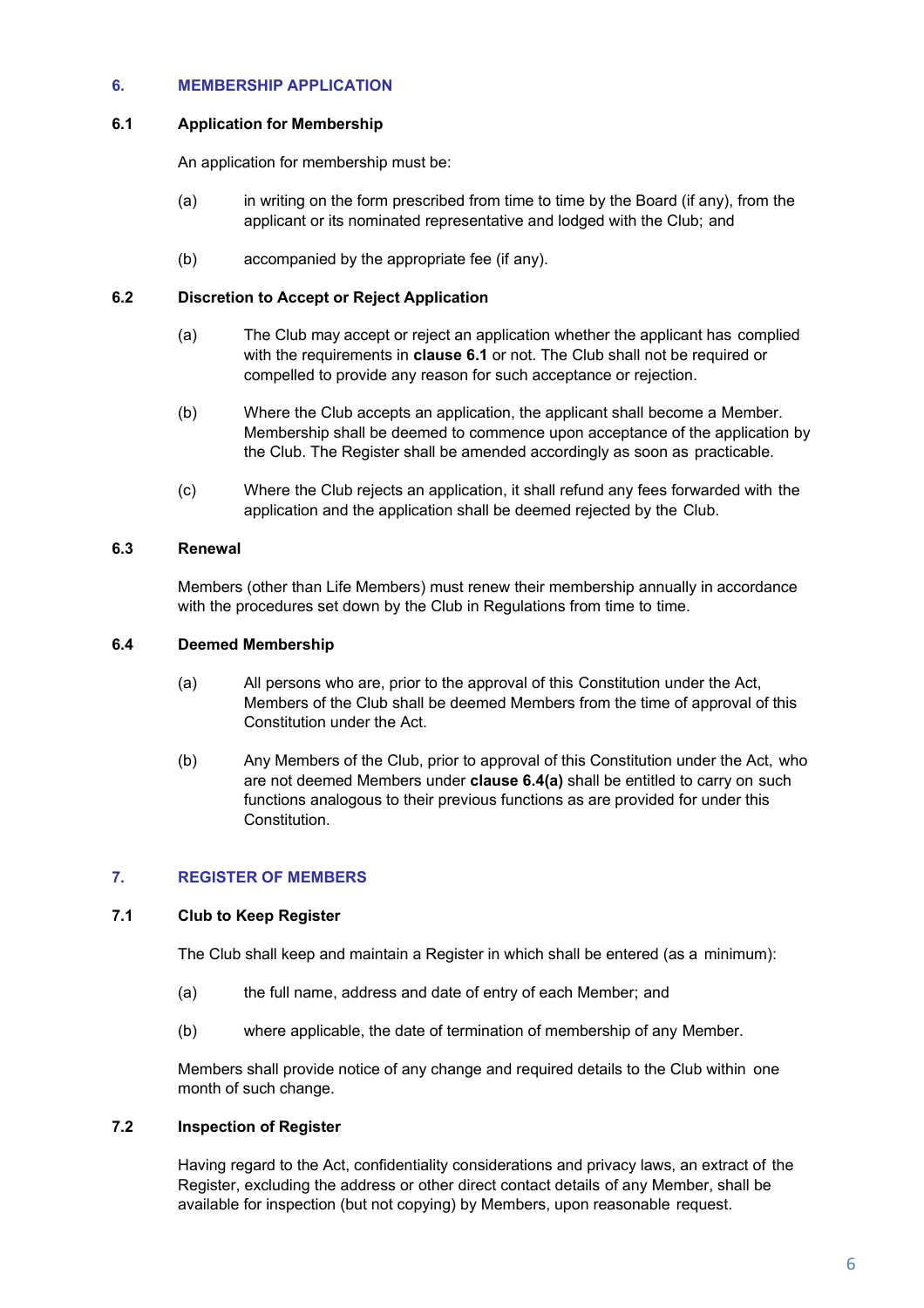## **7.3 Use of Register**

Subject to the Act, confidentiality considerations and privacy laws, the Register may be used to further the Objects, in such manner as the Board considers appropriate.

## **8. EFFECT OF MEMBERSHIP**

Members acknowledge and agree that:

- (a) This Constitution forms a contract between each of them and the Club and that they are bound by this Constitution and the Regulations.
- (b) They shall comply with and observe this Constitution and the Regulations and any determination, resolution or policy which may be made or passed by the Board or other entity with delegated authority;
- (c) By submitting to this Constitution and Regulations they are subject to the jurisdiction of the Club and RSO.
- (d) The Constitution and Regulations are necessary and reasonable for promoting the Objects and particularly the advancement and protection of Soccer; and
- (e) They are entitled to all benefits, advantages, privileges and services of Club membership.

#### **9. DISCONTINUANCE OF MEMBERSHIP**

#### **9.1 Notice of Resignation**

- (a) A Member who has paid all arrears of fees payable to the Club may resign or withdraw from membership of the Club by giving one month's notice in writing to the Club.
- (b) Once the Club receives a notice of resignation of membership given under **clause 9.1(a)**, it must make an entry in the Register that records the date on which the Member ceased to be a Member.

#### **9.2 Discontinuance for Breach**

- (a) Membership of the Club may be discontinued by the Board upon breach of any clause of this Constitution or the Regulations, including, but not limited to, the failure to pay any monies owed to the Club, failure to comply with the Regulations or any resolutions or determinations made or passed by the Board or any duly authorised committee.
- (b) Membership shall not be discontinued by the Board under **clause 9.2(a)** without the Board first giving the accused Member the opportunity to explain the breach and/or remedy the breach.
- (c) Where a Member fails, in the Board's view to adequately explain the breach, that Member's membership shall be discontinued under **clause 9.2(a)** by the Club giving written notice of the discontinuance to the Member. The Register shall be amended to reflect any discontinuance of membership under this **clause 9.2** as soon as practicable.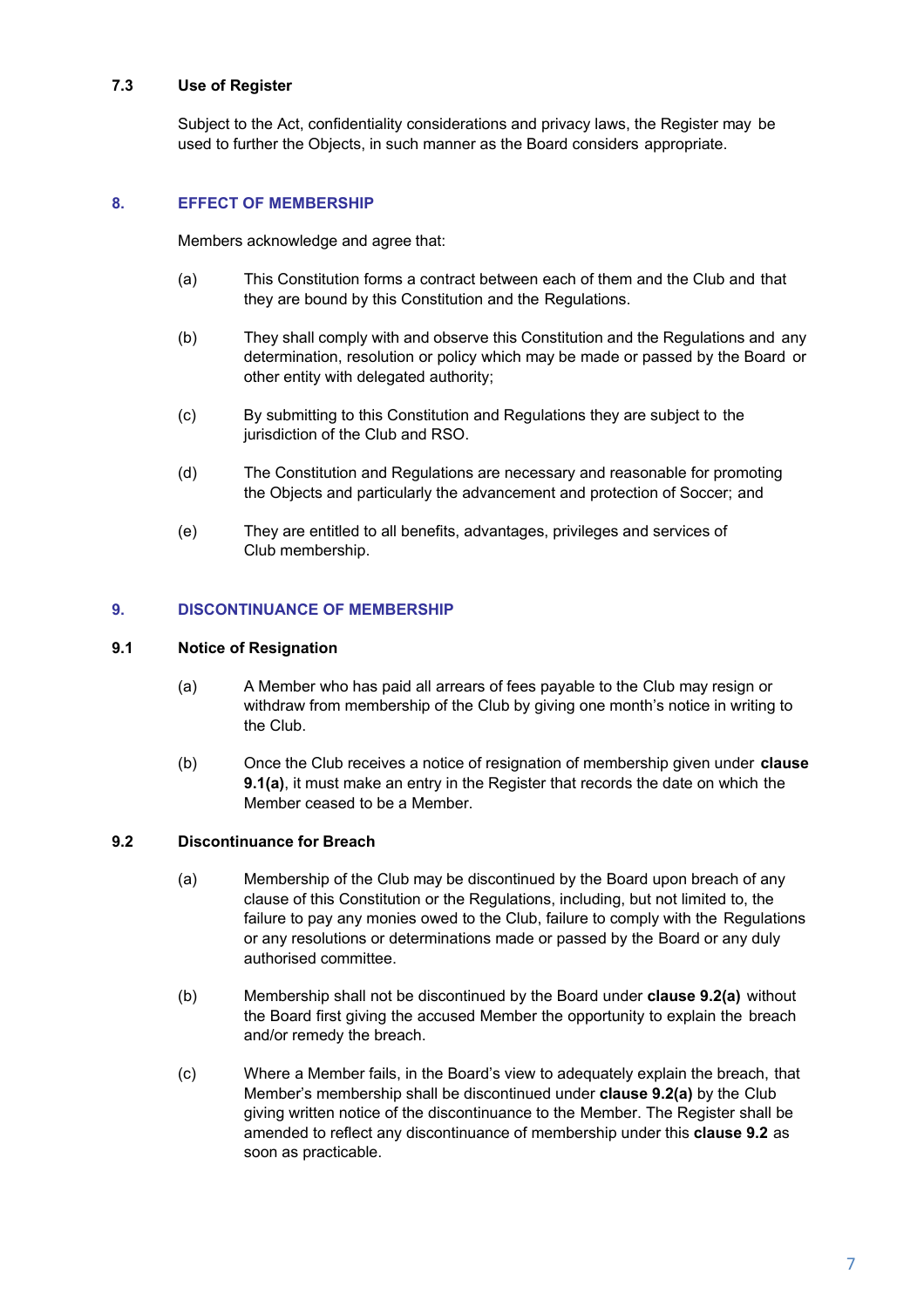## **9.3 Member to Re-Apply**

A Member whose membership has been discontinued under **clauses 9.1 or 9.2**:

- (a) must seek renewal or re-apply for membership in accordance with this Constitution; and
- (b) may be re-admitted at the discretion of the Board.

#### **9.4 Forfeiture of Rights**

A Member who ceases to be a Member, for whatever reason, shall forfeit all rights in and claims upon the Club and its property and shall not use any property of the Club including Intellectual Property. Any Club documents, records or other property in the possession, custody or control of that Member shall be returned to the Club immediately.

#### **9.5 Membership may be Reinstated**

Membership which has been discontinued under this **clause 9** may be reinstated at the discretion of the Board, with such conditions as it deems appropriate.

#### **9.6 Refund of Membership Fees**

Membership fees or subscriptions paid by the discontinued Member may be refunded on a pro-rata basis to the Member upon discontinuance.

#### **10. DISCIPLINE**

- (a) The Board may commence or cause to be commenced disciplinary proceedings against a Member who has allegedly:
	- (i) breached, failed, refused or neglected to comply with a provision of this Constitution, the Regulations or any resolution or determination of the Board or any duly authorised committee
	- (ii) acted in a manner unbecoming of a Member, or prejudicial to the purposes and interests of the Club and/or Soccer; or
	- (iii) brought the Club, any other Member or Soccer into disrepute.

That Member will be subject to and will submit unreservedly to the jurisdiction, procedures, penalties and the appeal mechanisms of the Club set out in the Regulations.

(b) The Board may appoint a Judiciary Committee to deal with any disciplinary matter referred to it. Such a Judiciary Committee shall operate in accordance with the procedures expressed in the Regulations but is subject always to the Act.

#### **11. SUBSCRIPTIONS AND FEES**

The annual membership subscription (if any) and any fees or other levies payable by Members to the Club and the time for and manner of payment shall be as determined by the Board.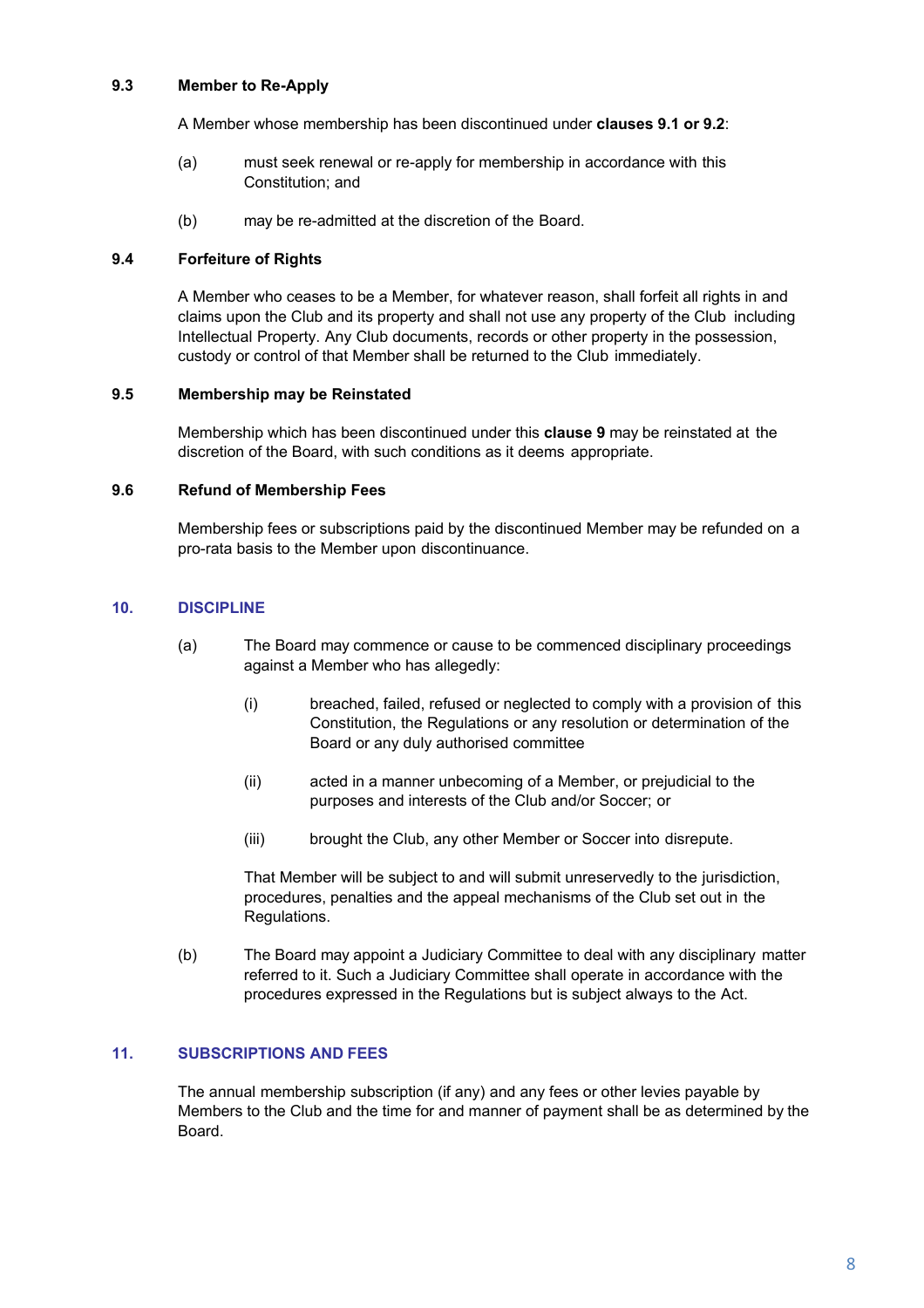## **12. EXISTING DIRECTORS**

The Members of the administrative or governing body (by whatever name called) of the Club in office immediately prior to approval of this Constitution under the Act shall continue in those positions until the next annual general meeting following such adoption of this Constitution. After this General Meeting the positions of Directors shall be filled, vacated and otherwise dealt with in accordance with this Constitution.

#### **13. POWERS OF THE BOARD**

Subject to the Act and this Constitution, the business of the Club shall be managed and the powers of the Club shall be exercised by the Board. . In particular, the Board shall act in accordance with the Objects and shall operate for the benefit of the Members and the community throughout the local area.

## **14. COMPOSITION OF THE BOARD**

#### **14.1 Composition of the Board**

The Board shall comprise:

(a) seven elected directors who must all be Members and who shall be elected under

**clause 15**; and

(b) up to two appointed directors who need not be Members and who may be appointed by the Directors in accordance with **clause 16**.

#### **14.2 Election and Appointment of Directors**

- (a) The elected Directors shall be elected under **clause 15**.
- (b) The appointed Directors may be appointed under **clause 16**.

#### **14.3 Portfolios**

The Board may allocate portfolios to directors.

## **15. ELECTED DIRECTORS**

#### **15.1 Nomination for Board**

- (a) Nominations for elected Director positions shall be called for forty-eight (48) days prior to the annual general meeting. When calling for nominations, details of the necessary qualifications and job descriptions for the positions shall also be provided. Qualifications and job descriptions shall be determined by the Board from time to time.
- (b) Nominees for elected Director positions must declare any position they hold in a RSO.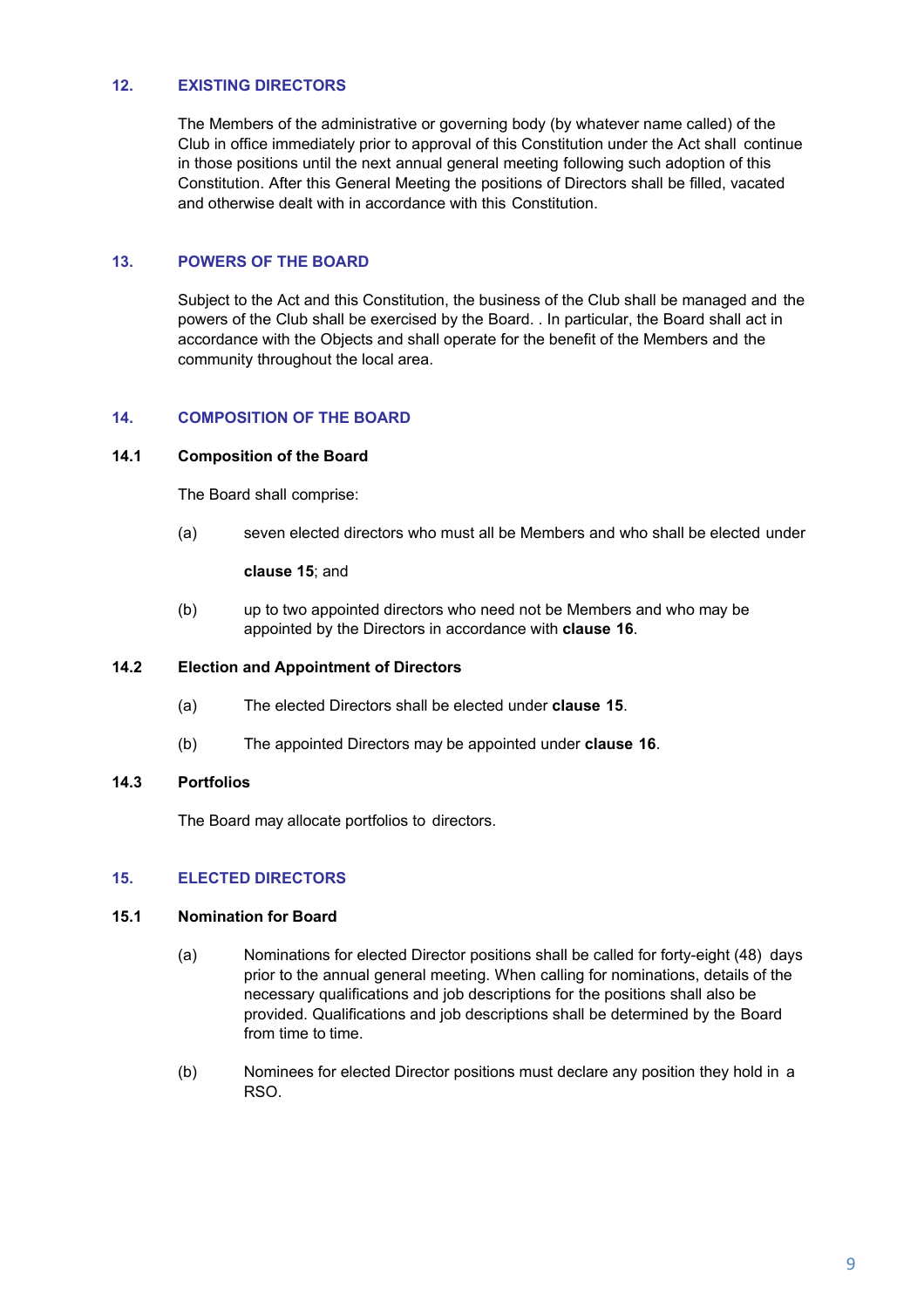## **15.2 Form of Nomination**

Nominations must be:

- (a) in writing;
- (b) on the prescribed form (if any) provided for that purpose;
- (c) signed by two Individual Members;
- (d) certified by the nominee (who must be a Member) expressing his willingness to accept the position for which he is nominated; and
- (e) delivered to the Club not less than thirty-five (35) days before the date fixed for the annual general meeting.

## **15.3 Elections**

- (a) If the number of nominations received is equal to the number of vacancies to be filled or if there are insufficient nominations received to fill all vacancies on the Board, then those nominated shall be declared elected only if approved by the majority of Members entitled to vote.
- (b) If there are insufficient nominations received to fill all vacancies on the Board, or if a person is not approved by the majority of Members under **clause 15.3(a)**, the positions will be deemed casual vacancies under **clause 17.1**.
- (c) If the number of nominations exceeds the number of vacancies to be filled, voting papers shall be prepared containing the names of the candidates in alphabetical order for each vacancy on the Board.
- (d) Voting shall be conducted in such a manner and by such a method as determined by the Board from time to time.

#### **15.4 Term of Appointment for Elected Directors**

- (a) Directors elected under **clause 15** shall be elected for a term of two years. Subject to provisions in this Constitution relating to early retirement or removal of Directors, elected Directors shall remain in office from the conclusion of the annual general meeting at which the election occurred until the conclusion of the second annual general meeting following.
- (b) Four (4) elected Directors shall retire in each odd year and four (4) elected Directors shall retire in each even year until, after two (2) years the eight (8) original elected Directors have retired after which those elected Directors (or their replacements) who first retired, shall retire and so on.
- (c) The sequence of retirements under **clause 15.4(b)** to ensure rotational terms shall be determined by the Board. If the Board can not agree it will be determined by lot.
- (d) Following the adoption of this Constitution, no person who has served as an elected Director for a period of four (4) consecutive full terms shall be eligible for election as an elected Director until the next annual general meeting following the date of conclusion of his last term as an elected Director.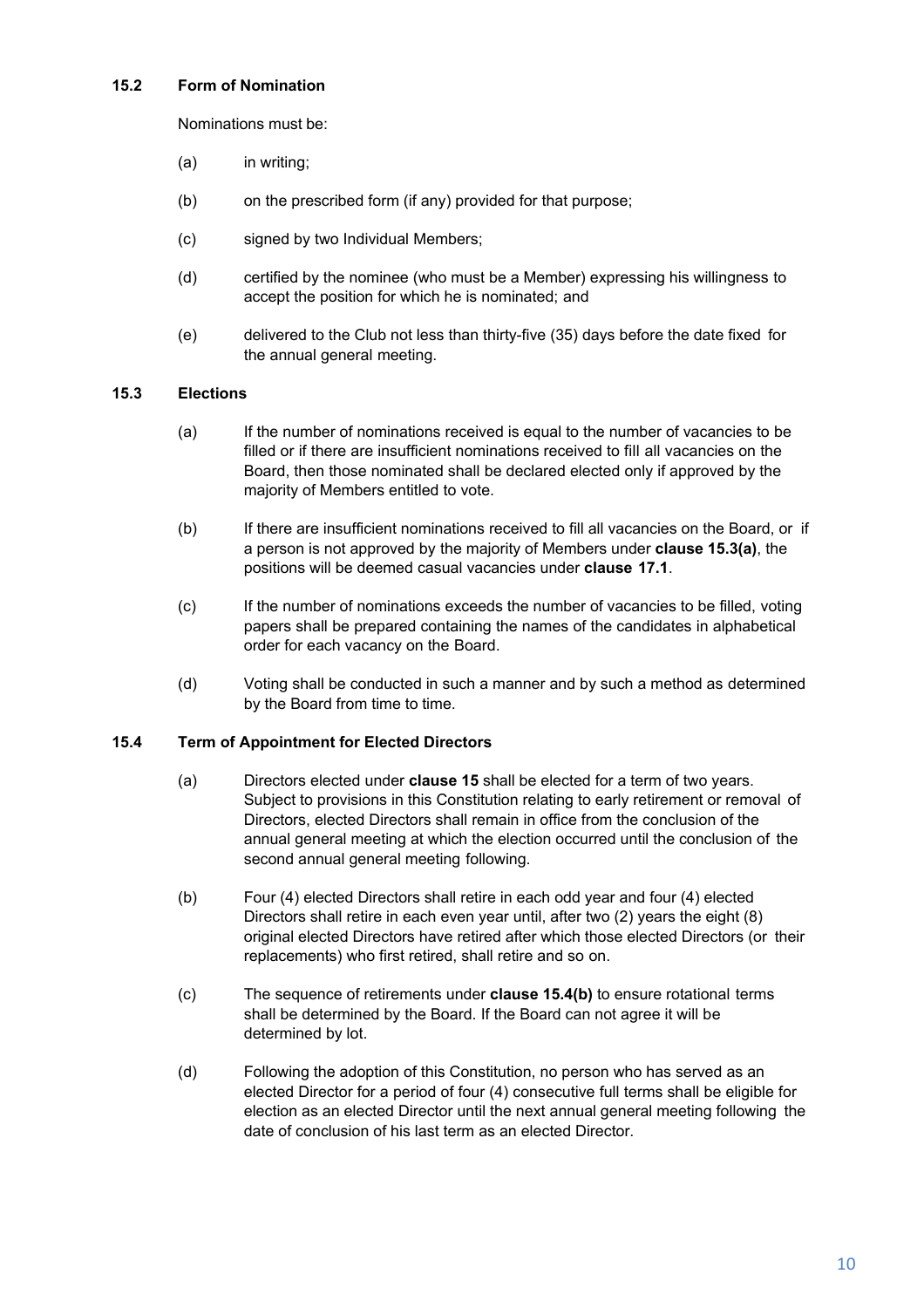## **16. APPOINTED DIRECTORS**

#### **16.1 Appointment of Directors**

The elected Directors may appoint up to two (2) appointed Directors.

#### **16.2 Qualifications for Appointed Directors**

The appointed Directors may have specific skills in commerce, finance, marketing, law or business generally or such other skills which complement the Board composition. They do not need to be Members.

#### **16.3 Term of Appointment**

- (a) Appointed directors may be appointed by the elected directors under this Constitution for a term of two years, which shall commence from the first Board meeting after the annual general meeting until after the conclusion of the second annual general meeting that follows.
- (b) Appointed Directors may be appointed to ensure rotational terms that coincide with the elected Directors' rotational terms.
- (c) Any adjustment to the term of appointed Directors appointed under this Constitution necessary to ensure rotational terms under this Constitution shall be determined by the Board.
- (d) Following the adoption of this Constitution, no person who has served as an appointed Director for a period of four (4) consecutive full terms shall be eligible for appointment as an appointed Director until the next annual general meeting following the date of conclusion of his last term as an appointed Director.

## **17. VACANCIES ON THE BOARD**

#### **17.1 Casual Vacancies**

Any casual vacancy occurring in the position of Director may be filled by the remaining Directors from among appropriately qualified persons. Any casual vacancy may only be filled for the remainder of the Director's term under this Constitution.

#### **17.2 Grounds for Termination of Director**

In addition to the circumstances in which the office of a Director becomes vacant by virtue of the Act, the office of a Director becomes vacant if the Director:

- (a) dies
- (b) becomes bankrupt or makes any arrangement or composition with his creditors generally
- (c) becomes of unsound mind or a person whose person or estate is liable to be dealt with in anyway under the law relating to mental health
- (d) resigns his office in writing to the Club
- (e) is absent without the consent of the Board from meetings of the Board held during a period of six months
- (f) holds any office of employment with the Club without the approval of the Board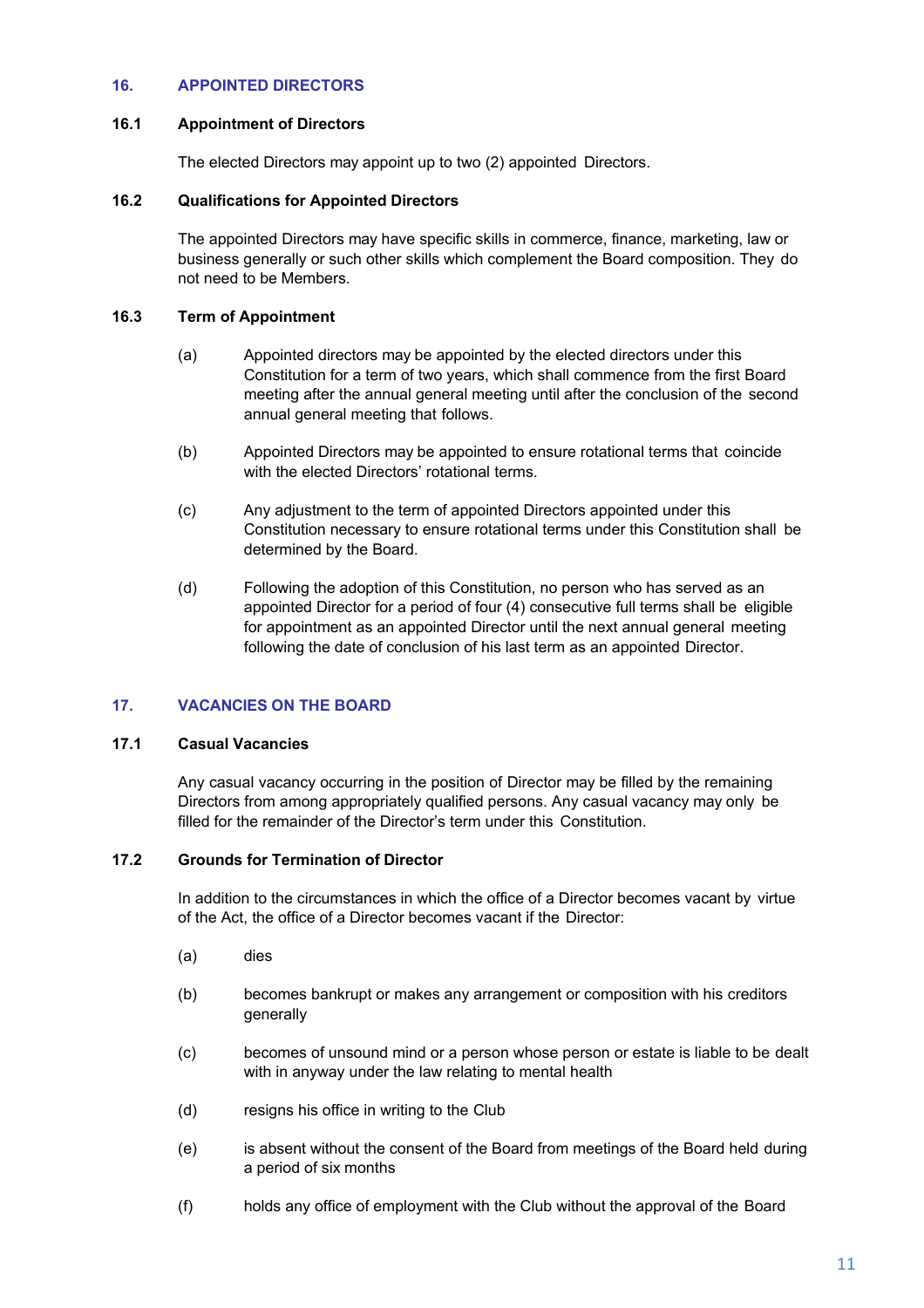- (g) is directly or indirectly interested in any contract or proposed contract with the Club and fails to declare the nature of that interest
- (h) in the opinion of the Board (but subject always to this Constitution):
	- (i) has acted in a manner unbecoming or prejudicial to the Objects and interests of the Club
	- (i) has brought the Club into disrepute
- (i) is removed by Special Resolution; or
- (j) would otherwise be prohibited from being a director of a corporation under the

*Corporations Act 2001 (Cth.)*.

#### **17.3 Board May Act**

In the event of a casual vacancy or vacancies in the office of a Director or Directors, the remaining Directors may act. However, if the number of remaining Directors is not sufficient to constitute a quorum at a meeting of the Board, they may act only for the purpose of increasing the number of Director to a number sufficient to constitute a quorum.

#### **18. MEETINGS OF THE BOARD**

## **18.1 Board to Meet**

The Board shall meet as often as is deemed necessary in every calendar year for the dispatch of business (and shall be at least as often as is required under the Act). Subject to this Constitution, it may adjourn and otherwise regulate its meetings as it thinks fit. A director may at any time convene a meeting of the Board within reasonable time.

#### **18.2 Decisions of Board**

Subject to this Constitution, questions arising at any meeting of the Board shall be decided by a majority of votes and a determination of a majority of directors shall for all purposes be deemed a determination of the Board. All directors shall have one vote on any question.

Where voting is equal the motion will be lost.

#### **18.3 Resolutions Not in Meeting**

- (a) A resolution in writing that has been signed or assented to by telegram, cablegram, radiogram, facsimile, telex or other form of visible or other electronic communication by all the directors for the time being present in Australia shall be as valid and effectual as if it had been passed at a meeting of directors duly convened and held. Any such resolution may consist of several documents in like form each signed by one or more of the directors.
- (b) Without limiting the power of the Board to regulate its meetings as it thinks fit, a meeting of the Board may be held where one or more of the directors is not physically present at the meeting, provided that:
- (c) All persons participating in the meeting are able to communicate with each other effectively, simultaneously and instantaneously whether by means of telephone or other form of communication.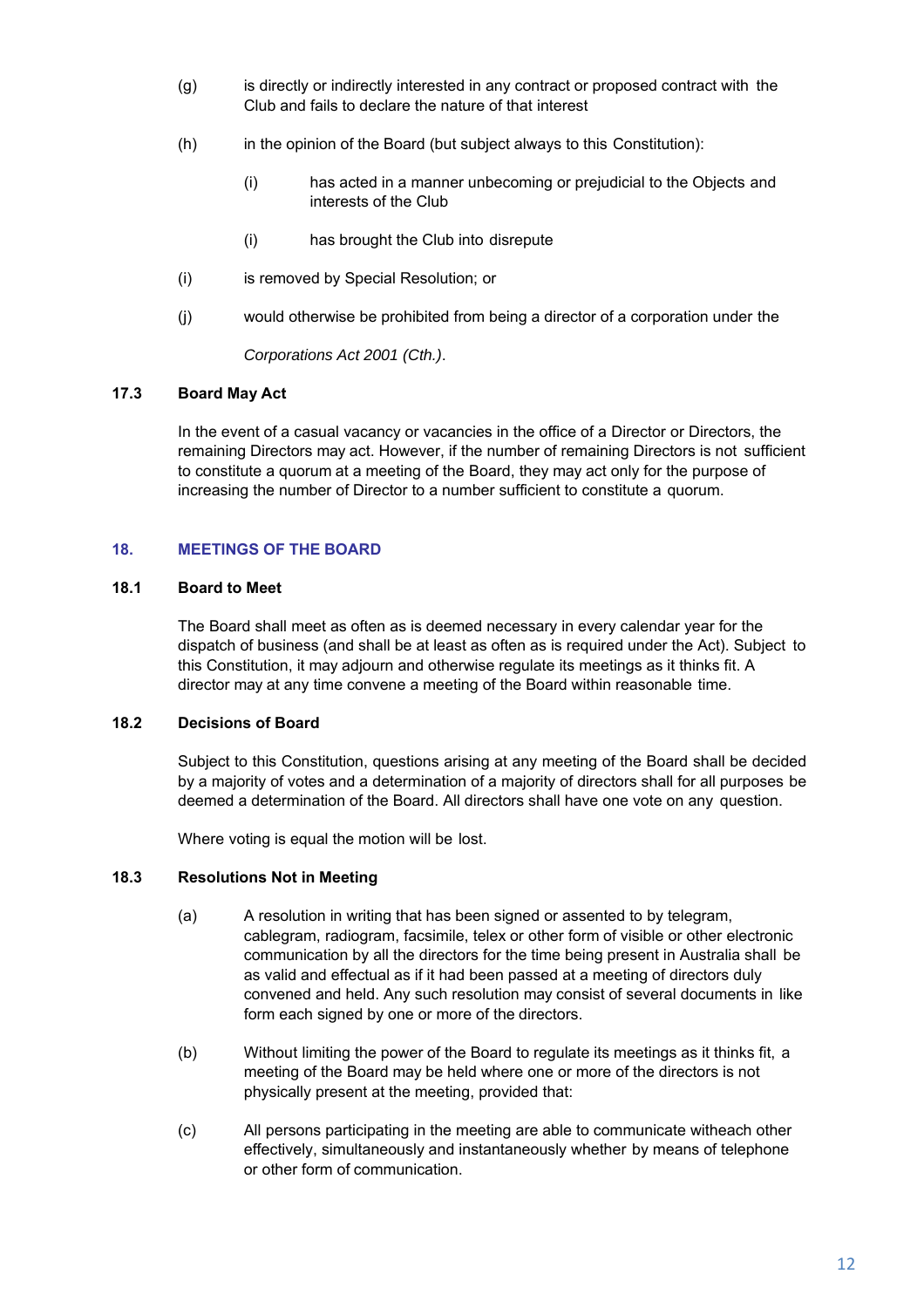- (d) Notice of the meeting is given to all the directors entitled to notice in accordance with the usual procedures agreed upon or laiddown from time to time by the Board or this Constitution. The notice will specify that directors are not required to be present in person.
- (e) If a failure in communications prevents **clause 18.3(b)(i)** from being satisfied by the number of directors which constitutes a quorum, and none of such directors are present at the place where the meeting is deemed by virtue of the further provisions of this rule to be held, then the meeting shall be suspended until **clause 18.3(b)(i)** is satisfied again. If such condition is not satisfied within fifteen minutes from the interruption, the meeting shall be deemed to have been terminated oradjourned.
- (f) Any meeting held where one or more of the directors is not physically present shall be deemed to be held at the place specified in the notice of the meeting, provided a director is there present. If no director is there present, the meeting shall be deemed to be held at the place where the chairperson of the meeting is located.

## **18.4 Quorum**

At meetings of the Board the number of Directors whose presence is required to constitute a quorum is five (5).

#### **18.5 Notice of Board Meetings**

Unless all Directors agree to hold a meeting at shorter notice (which agreement shall be sufficiently evidenced by their apology or presence) not less than fourteen (14) days written notice of the meeting of the Board shall be given to each Director. The agenda shall be forwarded to each Director not less than four (4) days prior to such meeting.

#### **18.6 Chairperson**

The Board shall appoint a chairperson from among its number. The chairperson shall be the nominal head of the Club and will act as chair of any Board meeting or General Meeting at which he is present. If the chairperson is not present, or is unwilling or unable to preside at a Board meeting the remaining Directors shall appoint another Director to preside as chair for that meeting only.

### **18.7 Conflict of Interest**

A Director shall declare his interest in any contractual, selection, disciplinary, or financial matter in which a conflict of interest arises or may arise. He shall, unless otherwise determined by the Board, absent himself from discussions of such matters and shall not be entitled to vote in respect of such matters. If the director casts a vote, the vote shall not be counted. In the event of any uncertainty as to whether it is necessary for a Director to absent himself from discussions and refrain from voting, the issue should be immediately determined by vote of the Board. If this is not possible, the matter shall be adjourned or deferred.

#### **18.8 Disclosure of Interests**

(a) The nature of the interest of a director must be declared at the meeting of the Board at which the relevant matter is first taken into consideration, if the interest then exists. In any other case, the interest should be revealed to the Board at the next meeting of the Board. If a director becomes interested in a matter after it is made or entered into, the declaration of the interest must be made at the first meeting of the Board held after the director becomes interested.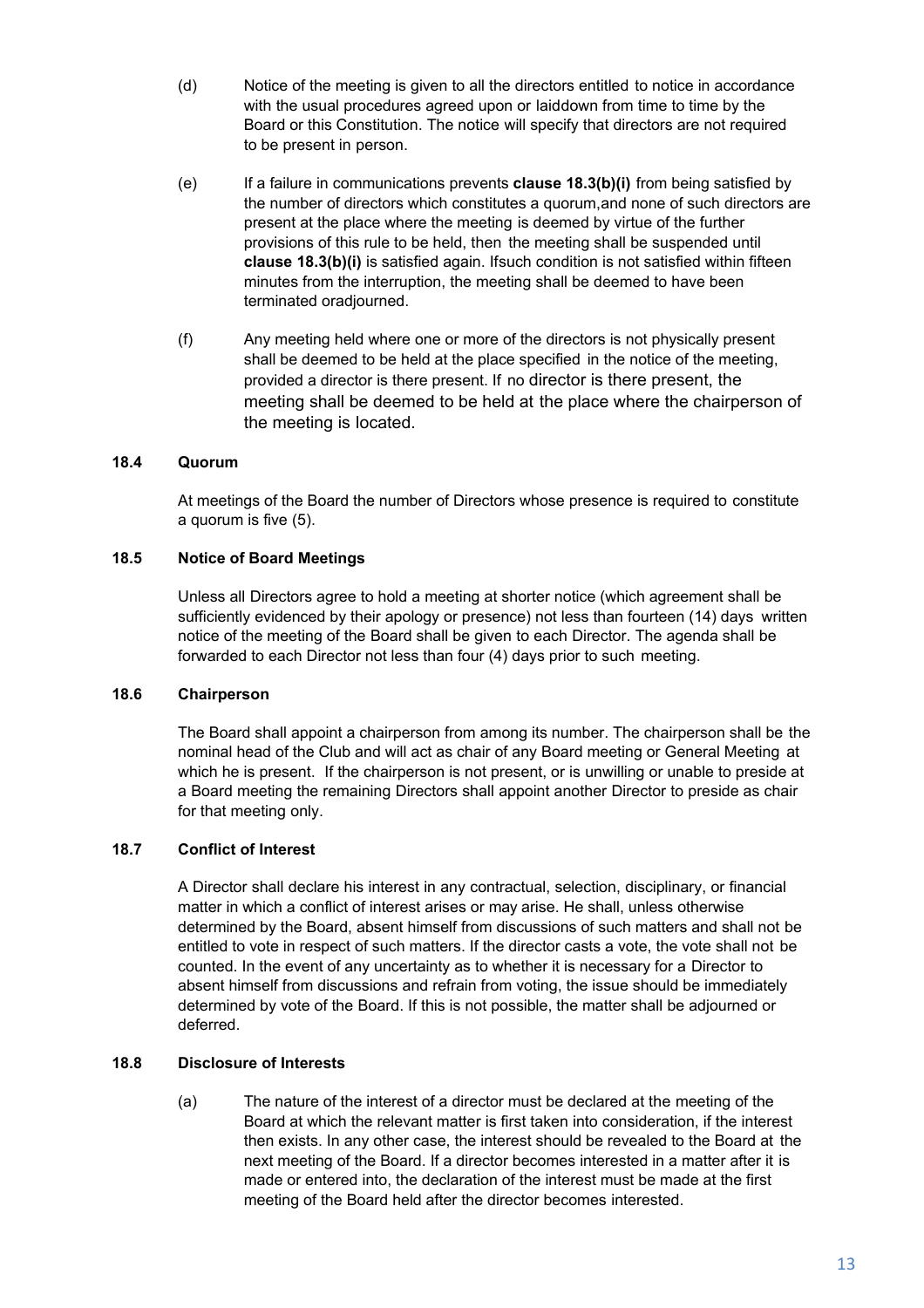(b) All disclosed interests must also be disclosed to each annual general meeting in accordance with the Act.

#### **18.9 General Disclosure**

A general notice stating that a director is a Member of any specified firm or company and that he is 'interested' in all transactions with that firm or company is sufficient declaration under **clause 18.8**. After the distribution of the general notice, it is not necessary for the director to give a special notice regarding any particular transaction with that firm or company.

## **18.10 Recording Disclosures**

Any declaration made, any disclosure or any general notice given by a director in accordance with **clauses 18.7, 18.8** and/or **18.9** must be recorded in the minutes of the relevant meeting.

## **19. DELEGATIONS**

#### **19.1 Board May Delegate Functions**

The Board may, by instrument in writing, create, establish or appoint special committees, Individual officers and consultants to carry out specific duties and functions.

It will determine what powers these committees are given. In exercising its power under this clause, the Board must take into account broad stakeholder involvement.

#### **19.2 Delegation by Instrument**

In the establishing instrument, the Board may delegate such functions as are specified in the instrument, other than:

- (a) this power of delegation; and
- (b) a function imposed on the Board or the executive officer by the Act, any other law, this Constitution, or by resolution of the Club in a General Meeting.

#### **19.3 Delegated Function Exercised in Accordance with Terms**

A function, the exercise of which has been delegated under this clause, may, while the delegation remains unrevoked, be exercised from time to time in accordance with the terms of the delegation.

## **19.4 Procedure of Delegated Entity**

The procedures for any entity exercising delegated power shall, subject to this Constitution and with any necessary or incidental amendment, be the same as that applicable to meetings of the Board under **clause 18**. The entity exercising delegated powers shall make decisions in accordance with the Objects, and it shall promptly provide the Board with details of all material decisions. The entity shall also provide any other reports, minutes and information required by the Board.

#### **19.5 Delegation May Be Conditional**

A delegation under this clause may be made subject to certain conditions or limitations regarding the exercise of any function. These may be specified in the delegation.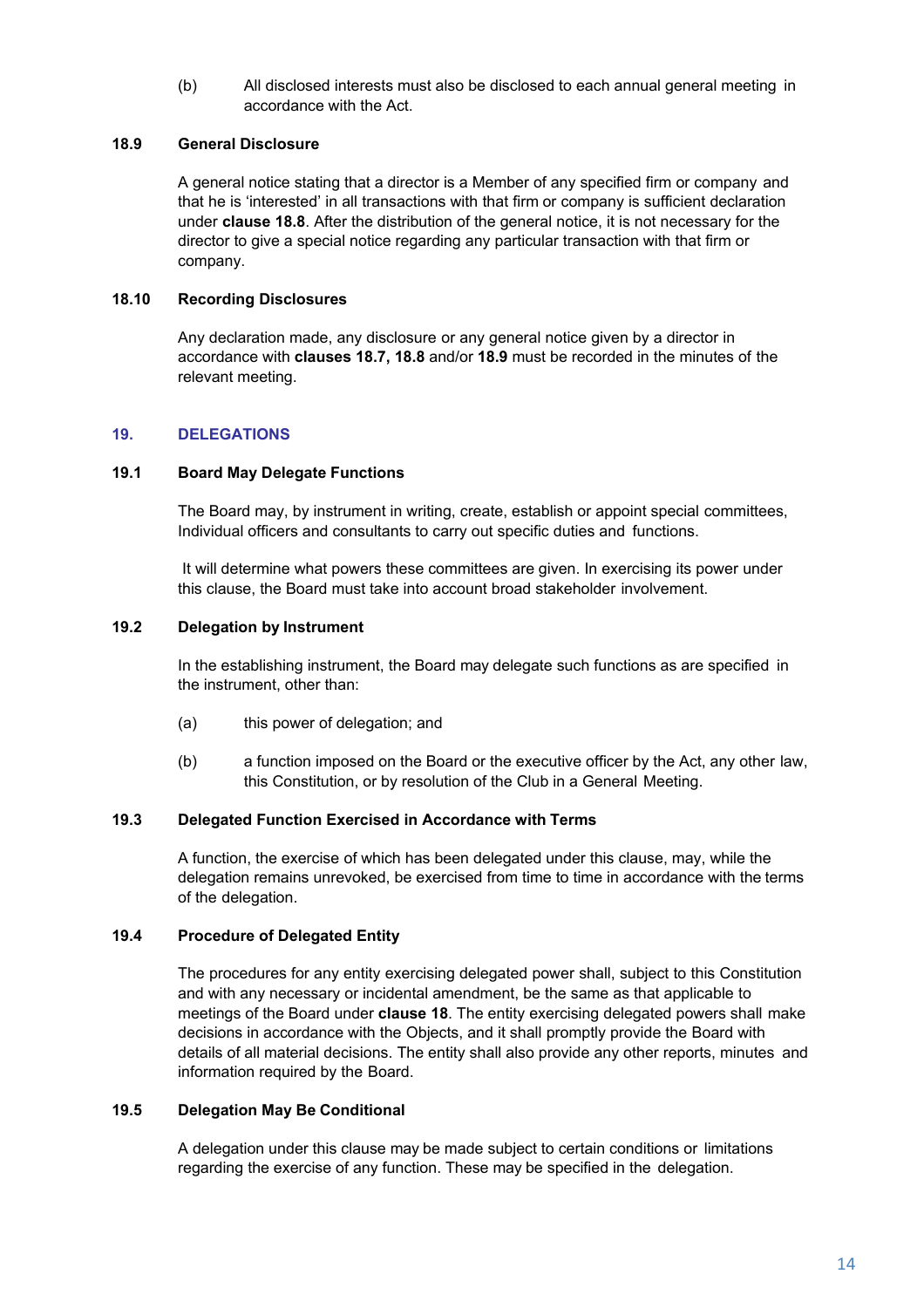## **19.6 Revocation of Delegation**

At any time the Board may, by instrument in writing, revoke wholly or in part any delegation made under this clause. It may amend or repeal any decision made by a body or person under this clause.

## **20. SEAL**

- (a) The Club may have a Seal upon which its corporate name shall appear in legible characters.
- (b) The Seal shall not be used without the express authorisation of the Board. Every use of the Seal shall be recorded in the Club's minute book. Two directors must witness every use of the Seal, unless the Board determines otherwise.

## **21. ANNUAL GENERAL MEETING**

- (a) The Club's annual general meeting shall be held in accordance with the Act and this Constitution. It should be held on a date and at a venue determined by the Board.
- (b) All General Meetings other than the annual general meeting shall be special General Meetings and shall be held in accordance with this Constitution.

## **22. SPECIAL GENERAL MEETINGS**

#### **22.1 Special General Meetings May be Held**

The Board may, whenever it thinks fit, convene a special general meeting. When, but for this clause, more than fifteen months elapses between annual general meetings, the Board shall convene a special general meeting before the expiration of that period.

## **22.2 Requisition of Special General Meetings**

- (a) The secretary will convene a special general meeting when five per cent of Members (no less) submit a requisition in writing.
- (b) The requisition for a special general meeting shall state the object(s) of the meeting, be signed by the Members making the requisition and be sent to the Club. The requisition may consist of several documents in a like form, each signed by one or more of the Members making the requisition.
- (c) If the Board does not cause a special general meeting to be held one month after the date in which the requisition is sent to the Club, the Members making the requisition, or any of them, may convene a special general meeting to be held no later than three months after that date.
- (d) A special general meeting convened by Members under this Constitution shall be convened in the same manner, or as close as possible, as those convened by the Board.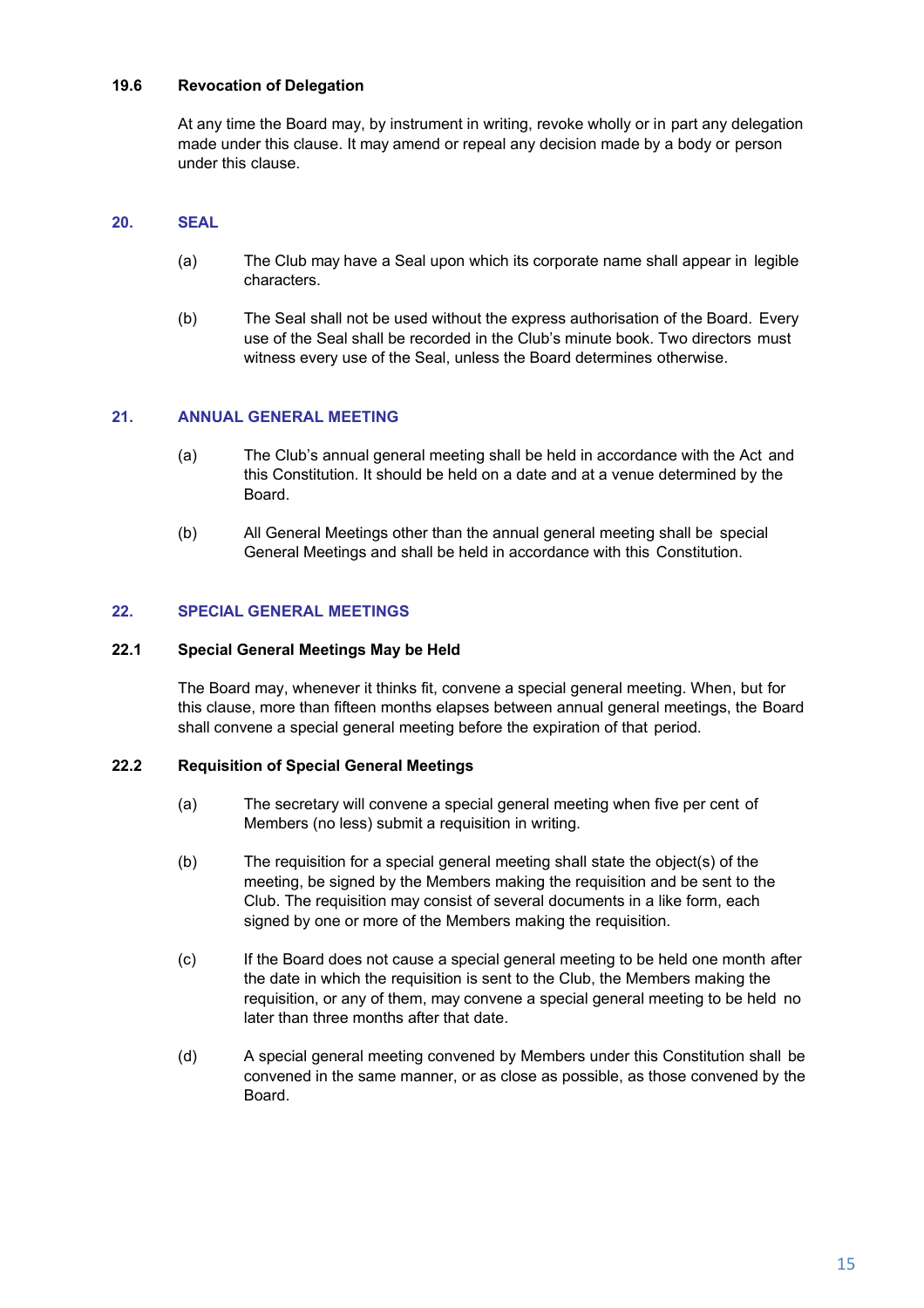## **23. NOTICE OF GENERAL MEETING**

- (a) Notice of every General Meeting shall be given to every Life Member and Individual Member entitled to receive notice. Notices shall be sent to the addresses appearing in the Club's Register. The auditor and Directors shall also be entitled to receive notice of every General Meeting. This will be sent to the auditor's last known address. No other person shall be entitled, as of right, to receive notices of General Meetings.
- (b) A notice of a General Meeting shall specify the place, day and hour of the meeting and shall state the business to be transacted at the meeting.
- (c) At least twenty-one (21) days' notice of a General Meeting shall be given to those Members entitled to receive notice, together with:
	- (i) the agenda for the meeting; and
	- (ii) any notice of motion received from Members entitled to vote.
- (d) Notice of every general meeting shall be given in the manner authorised in **clause 36**.

#### **24. BUSINESS**

- (a) The business to be transacted at the annual general meeting includes the consideration of accounts and the reports of the Board and auditors, the election of directors under this Constitution and the appointment of the auditors.
- (b) All business that is transacted at a general meeting and at an annual general meeting, with the exception of those matters set down in **clause 24(a)**, shall be special business.
- (c) No business other than that stated on the notice for a general meeting shall be transacted at that meeting.

#### **25. NOTICES OF MOTION**

Members entitled to vote may submit notices of motion for inclusion as special business at a general meeting. All notices of motion must be submitted in writing to the Club no less than thirty-five days (excluding receiving date and meeting date) prior to the general meeting.

#### **26. PROCEEDINGS AT GENERAL MEETINGS**

## **26.1 Quorum**

No business shall be transacted at any general meeting unless a quorum is present at the time when the meeting proceeds to business. A quorum for General Meetings of the Club shall be two per cent (no less) of Members.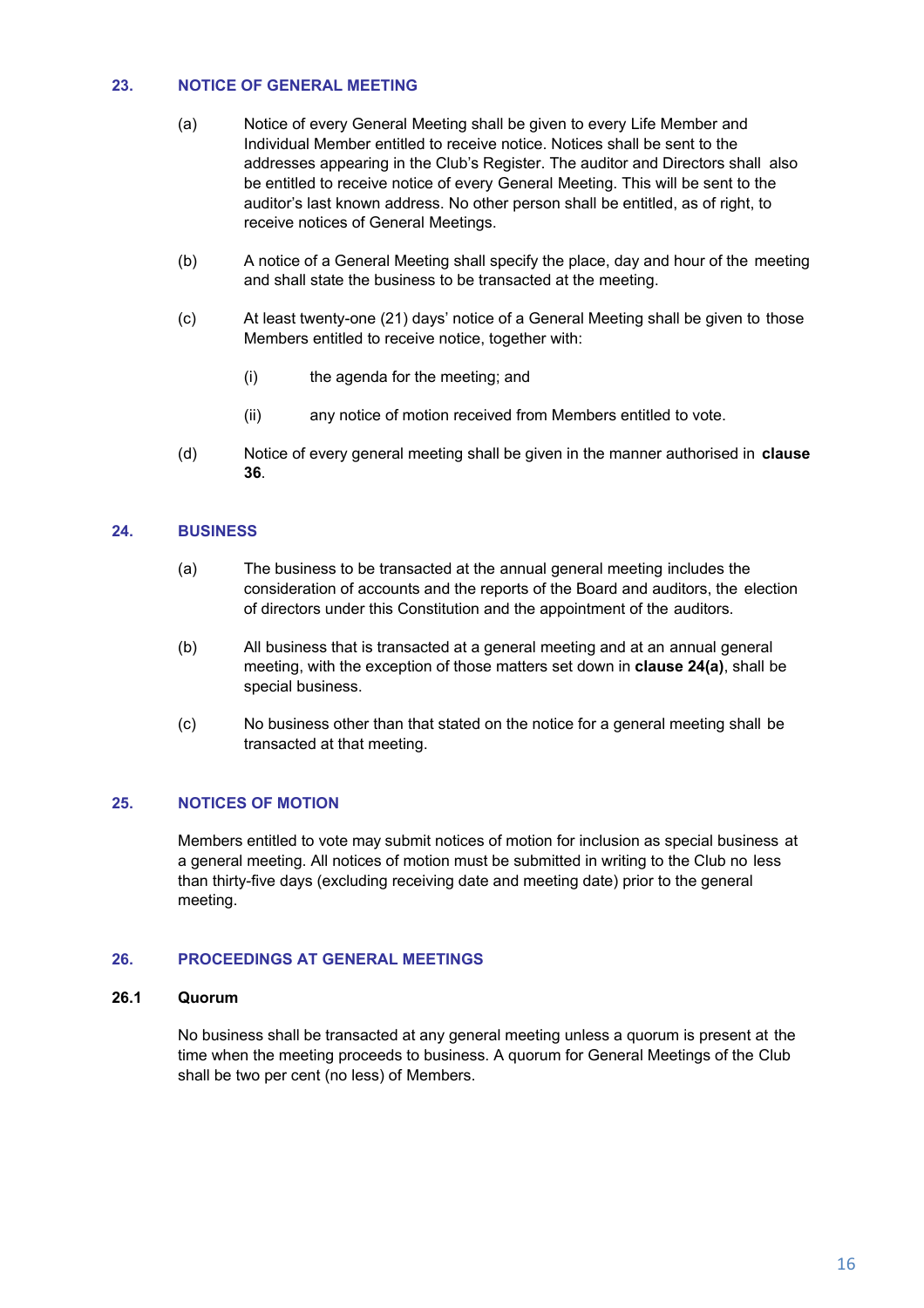## **26.2 Chairperson to Preside**

The chairperson of the Board shall, subject to this Constitution, preside as chair at every general meeting except:

- (a) in relation to any election for which the chairperson is a nominee; or
- (b) where a conflict of interest exists.

If the chairperson is not present, or is unwilling or unable to preside, the delegates present shall appoint another director to preside as chairperson for that meeting only.

## **26.3 Adjournment of Meeting**

- (a) If within half an hour from the time appointed for the meeting a quorum is not present, the meeting shall be adjourned until the same day in the next week at the same time and place or to a date, time or place determined by the chairperson. If at the adjourned meeting a quorum is not present within half an hour from the time appointed for the meeting, the meeting will lapse.
- (b) The chairperson may, with the consent of any meeting at which a quorum is present, and shall, if so directed by the meeting, adjourn the meeting from time to time and from place to place. No business shall be transacted at any adjourned meeting other than the business left unfinished at the meeting from which the adjournment took place.
- (c) When a meeting is adjourned for thirty days or more, notice of the adjourned meeting shall be given as in the case of an original meeting.
- (d) Except as provided in **clause 26.3(c)** it shall not be necessary to give any notice of an adjournment or the business to be transacted at any adjourned meeting.

#### **26.4 Voting Procedure**

At any meeting a resolution put to the vote of the meeting shall be decided on a show of hands unless a poll is (before or on the declaration of the result of the show of hands) demanded by:

- (a) the chairperson; or
- (b) a simple majority of the Members.

#### **26.5 Recording of Determinations**

Unless a poll is demanded under **clause 26.4**, the chairperson's declaration shall be conclusive evidence of the result of a resolution decided by a show of hands. The declaration does not need to record the number of votes in favour of or against the resolution; the result of the resolution must be recorded in the Club's book of proceedings.

#### **26.6 Where Poll Demanded**

If a poll is duly demanded under **clause 26.4** it shall be taken in such a manner and either at once or after an interval or adjournment or otherwise as the chairperson directs. The result of the poll shall be the resolution of the meeting.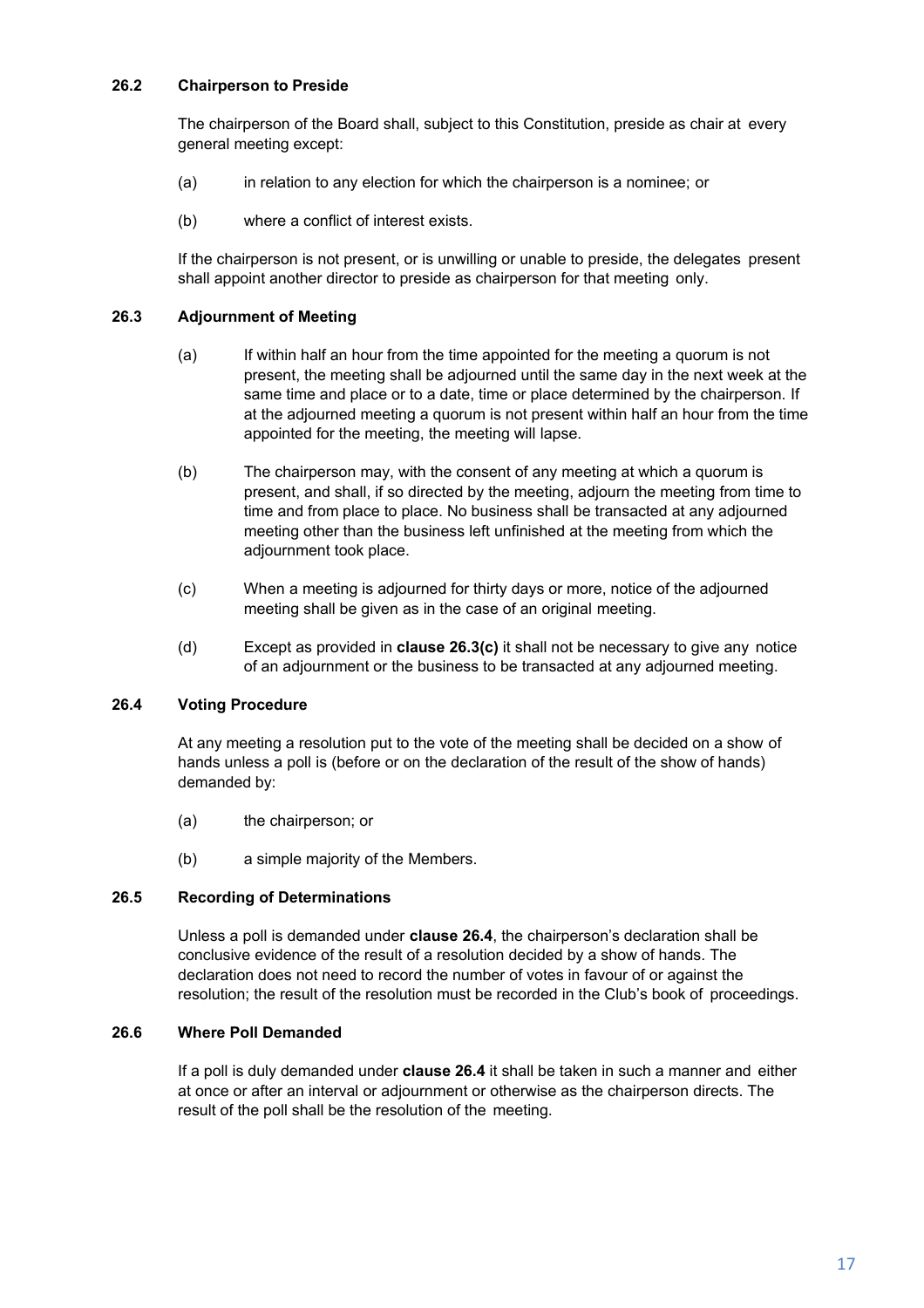## **27. VOTING AT GENERAL MEETINGS**

#### **27.1 Members Entitled to Vote**

Each Individual Member shall be entitled to one vote at General Meetings. No other Member shall be entitled to vote but shall, subject to this Constitution, have and be entitled to exercise those rights set out in **clause 5.1**.

#### **27.2 Chairperson May Not Exercise A Casting Vote**

Votes taken at Board or General Meetings should be passed by a majority of Directors/Members and not be subject to a casting vote. If no majority is reached on an issue then the issued should be forfeited.

## **27.3 Proxy Voting**

A Member shall be entitled to appoint in writing a natural person who is also a Member of the Club to be their proxy, and attend and vote at any General Meeting of the Club.

## **27.4 Postal Voting**

No motion shall be determined by a postal ballot unless determined by the Board. If the Board so determines, the postal ballot shall be conducted under the procedures set by the Board from time to time.

#### **28. GRIEVANCE PROCEDURE**

- (a) The grievance procedure set out in this rule applies to disputes under these rules between a Member and:
	- (i) another Member; or
	- (ii) the Club.
- (b) The parties to the dispute must meet and discuss the matter in dispute, and, if possible, resolve the dispute within fourteen days after the dispute comes to the attention of all parties.
- (c) If the parties are unable to resolve the dispute at the meeting or if a party fails to attend that meeting, then the parties must, within ten (10) days, refer the dispute for resolution to an independent tribunal established by the RSO in accordance with the procedures determined by the RSO from time to time.
- (d) The Board may prescribe additional grievance procedures in the Regulations consistent with this **clause 27.4**.

## **29. RECORDS AND ACCOUNTS**

#### **29.1 Records**

The Club shall establish and maintain proper records and minutes concerning all of its transactions, business, meetings and dealings (including those of the Club and the Board). It shall produce these as appropriate at each Board or general meeting.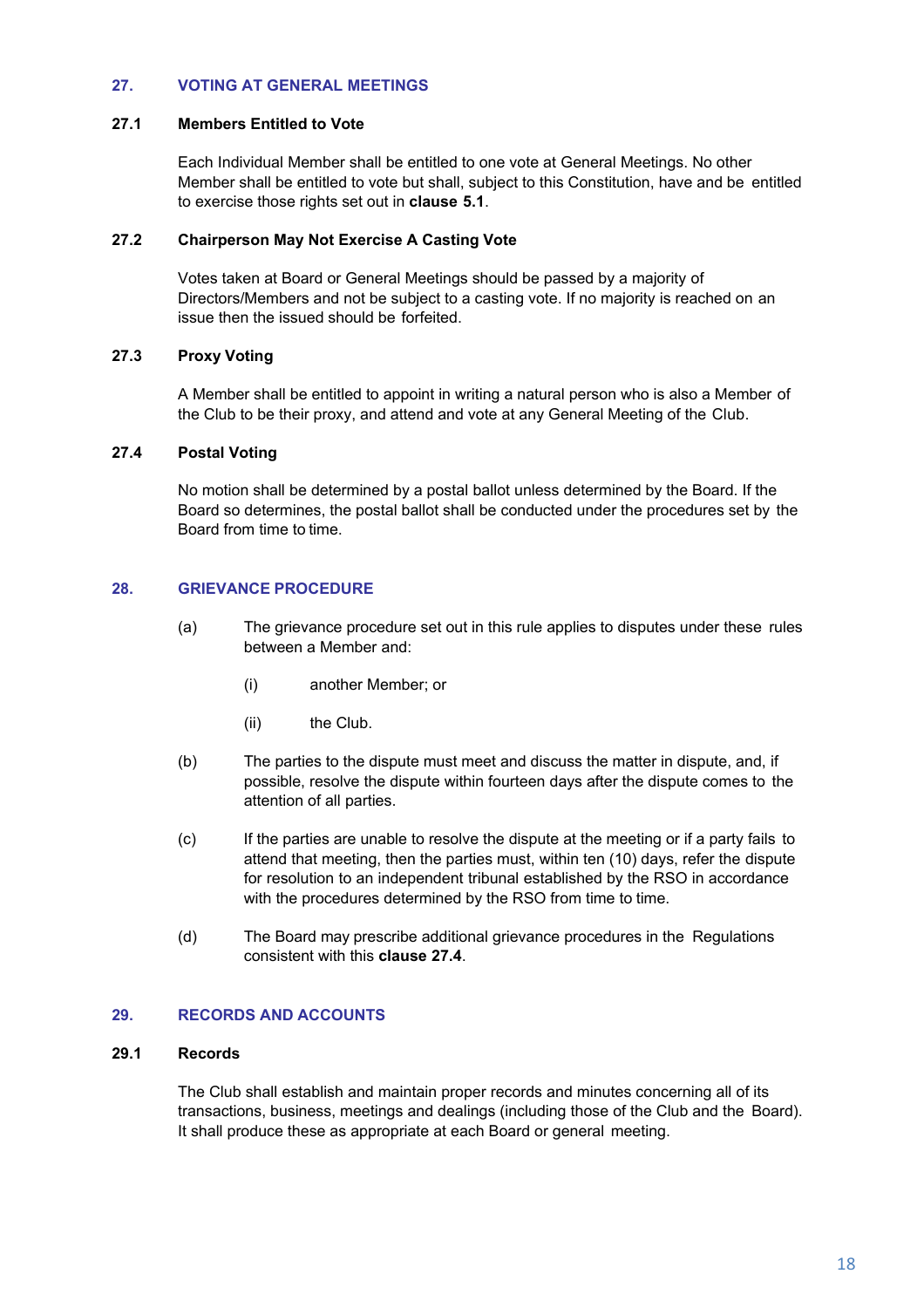## **29.2 Records Kept in Accordance with the Act**

Proper accounting and other records shall be kept in accordance with the Act. The books of account shall be kept in the care and control of the Secretary.

#### **29.3 Board to Submit Accounts**

The Board shall submit the Club's statements of account to the Members at the annual general meeting in accordance with this Constitution and the Act.

## **29.4 Accounts Conclusive**

The statements of account, when approved or adopted by an annual general meeting, shall be conclusive except when errors have been discovered within three months after such approval or adoption.

## **29.5 Accounts to be Sent to Members**

The Secretary shall cause to be sent to all persons entitled to receive notice of annual general meetings in accordance with this Constitution, a copy of the statements of account, the Board's report, the auditor's report and every other document required under the Act (if any).

## **29.6 Negotiable Instruments**

All cheques, promissory notes, bankers, drafts, bills of exchange and other negotiable instruments, and all receipts for money paid to the Club, shall be signed, drawn, accepted, endorsed or otherwise executed, as the case may be, by any two duly authorised directors or in such other manner as the Board determines.

#### **30. INCOME**

- **30.1** Income and property of the Association shall be derived from such sources as the Board determines from time to time.
- **30.2** The income and property of the Club shall be applied solely towards the promotion of the Objects.
- **30.3** Except as prescribed in this Constitution or the Act:
	- (a) no portion of the income or property of the Club shall be paid or transferred, directly or indirectly, by way of dividend, bonus or otherwise to any Member
	- (b) no remuneration or other benefit in money or money's worth shall be paid or given by the Club to any Member who holds any office of the Club.
- **30.4** Payment in good faith of or to any Member can be made for:
	- (a) any services actually rendered to the Club whether as an employee, director or otherwise
	- (b) goods supplied to the Club in the ordinary and usual course of operation
	- (c) interest on money borrowed from any Member
	- (d) rent for premises demised or let by any Member to the Club; or
	- (e) any out-of-pocket expenses incurred by a Member on behalf of the Club.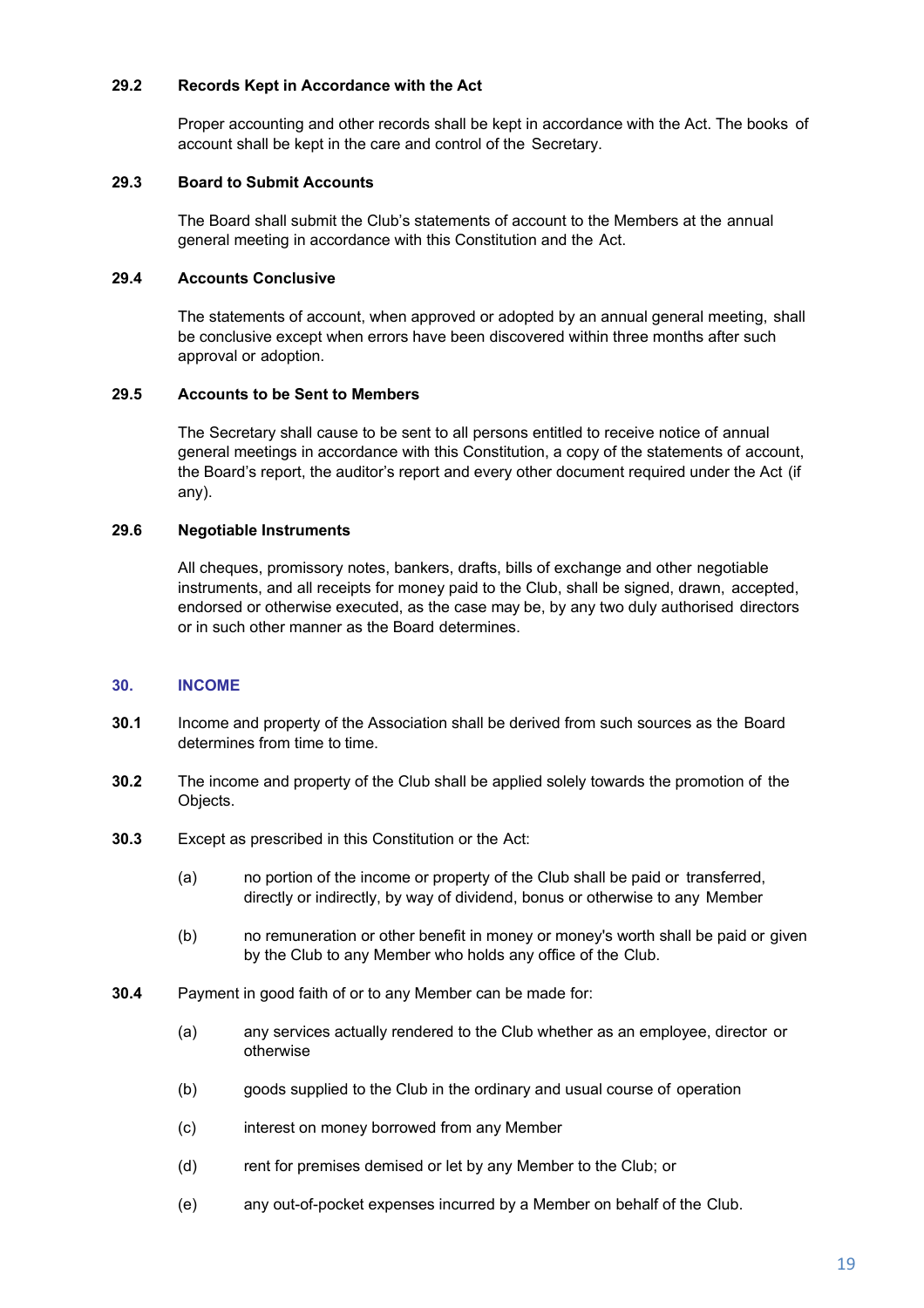Nothing in **clauses 30.2 or 30.3** preclude such payments provided they do not exceed the amount ordinarily payable between ordinary commercial parties dealing at arm's length in a similar transaction.

#### **31. WINDING UP**

- (a) Subject to this Constitution the Club may be wound up in accordance with the Act.
- (b) The liability of the Members of the Club is limited.
- (c) Every Member undertakes to contribute to the assets of the Club in the event of it being wound up while a Member, or within one year after ceasing to be a Member, for payment of the debts and liabilities of the Club contracted before the time at which they ceased to be a Member and towards the costs, charges and expenses of winding up the Club, such an amount not exceeding one dollar (\$1.00).

## **32. DISTRIBUTION OF PROPERTY ON WINDING UP**

If upon winding up or dissolution of the Club there remains, after satisfaction of all its debts and liabilities, any assets or property, they shall not be paid to or distributed among the Members. Instead, the assets or property shall be given or transferred to another organisation(s) that has Objects similar to those of the Club. The organisation(s) must prohibit the distribution of its income and property among its Members to an extent at least as great as that imposed on the Club by this Constitution. The organisation(s) is to be determined by the Members in a general meeting at or before the time of dissolution. If this does not occur, the decision is to be made by a judge of the Supreme Court of New South Wales or other court as may have or acquire jurisdiction in the matter.

#### **33. ALTERATION OF CONSTITUTION**

This constitution shall not be altered except by special resolution at a General Meeting or Special General Meeting. The resolution must be moved and seconded by two members and forwarded to the Secretary 48 days before such a meeting. Notice of the proposed resolution must be given to members at least 14 days prior to the General or Special General Meeting convened for the proposed alteration set out in such notice. The resolution is adopted if it is carried by at least a two-third (2/3) majority of members present at the General or Special General Meeting.

#### **34. REGULATIONS**

#### **34.1 Board to Formulate Regulations**

The Board may formulate, issue, adopt, interpret and amend Regulations for the proper advancement, management and administration of the Club, the advancement of the purposes of the Club and Soccer in the local area. Such Regulations must be consistent with the Constitution and any policy directives of the Board.

## **34.2 Regulations Binding**

All Regulations are binding on the Club and all Members.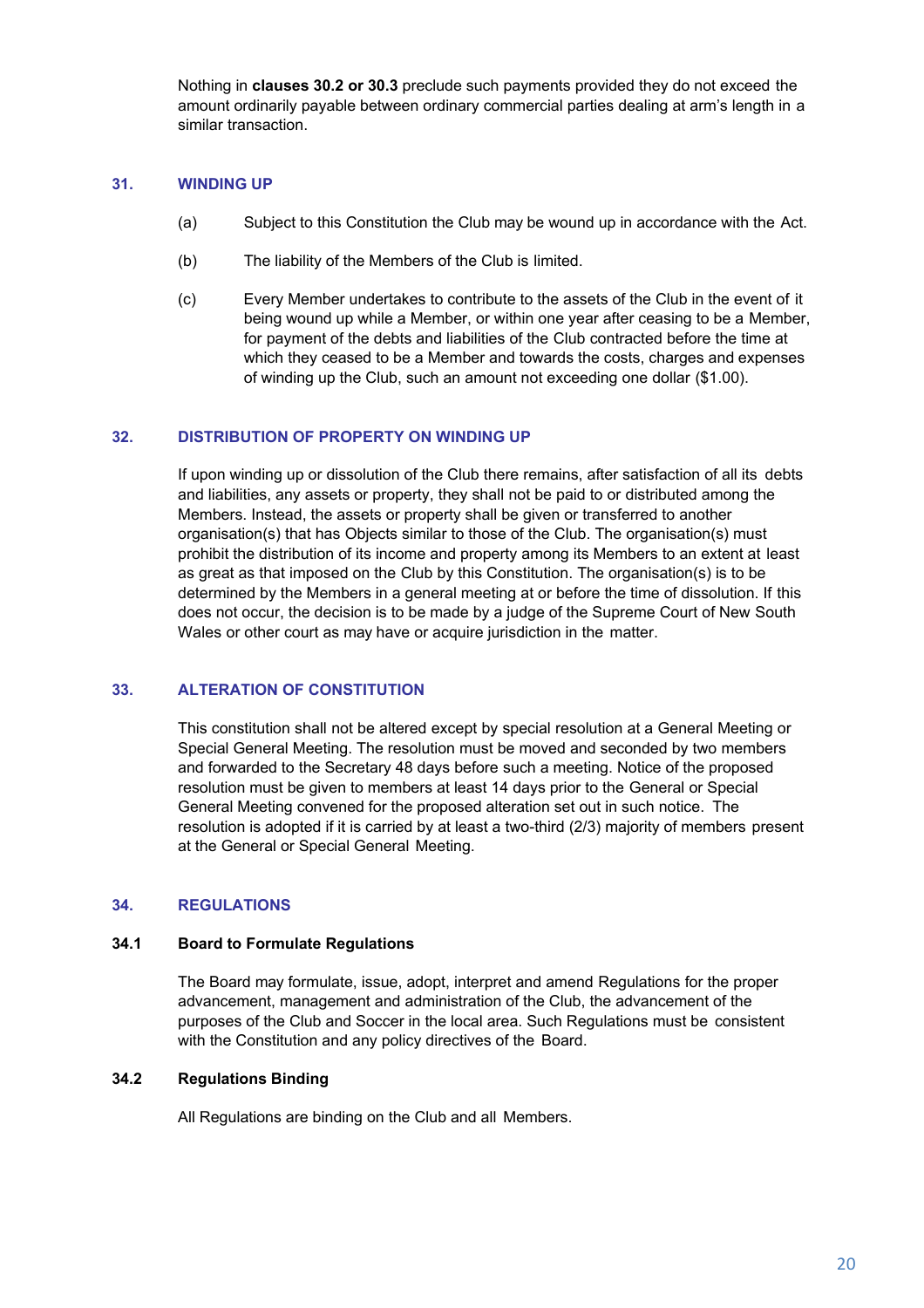## **34.3 Regulations Deemed Applicable**

All clauses, rules, by-laws and regulations of the Club in force at the date of the approval of this Constitution (as long as such clauses, rules, by-laws and regulations are not inconsistent with or have been replaced by, this Constitution) shall be deemed to be Regulations and shall continue to apply.

#### **34.4 Bulletins Binding on Members**

Amendments, alterations, interpretations or other changes to Regulations shall be advised to Members by means of bulletins approved by the Board and prepared and issued by the Club. The Club shall take reasonable steps to distribute information in the bulletins to Members. The matters in the bulletins are binding on all Members.

## **35. STATUS AND COMPLIANCE OF CLUB**

#### **35.1 Recognition of Club**

The Club is a Member of the RSO and is recognised by that body as the entity responsible for the delivery of Soccer in the local area and is subject to compliance with this Constitution. The RSO Constitution shall continue to be so recognised and shall administer Soccer in the local area in accordance with the Objects..

#### **35.2 Constitution of the Club**

This Constitution will clearly reflect the Objects of the RSO and will conform to the Constitutions of that body, subject always to the Act.

#### **35.3 Region and SSO**

The Club may not resign, disaffiliate or otherwise seek to withdraw from its RSO without approval by Special Resolution.

#### **36. NOTICE**

- (a) Notices may be given by the Club to any person entitled under this Constitution to receive any notice. The notice can be sent by pre-paid post or facsimile transmission or, where available, by electronic mail to the Member's registered address or facsimile number or electronic mail address. In the case of a delegate, the notice can be sent to the last recorded address, facsimile number or electronic mail address.
- (b) Where a notice is sent by post, service of the notice shall be deemed to be effected by properly addressing, prepaying and posting the notice. Service of the notice is deemed to have been effected three days after posting.
- (c) Where a notice is sent by facsimile transmission, service of the notice shall be deemed to be effected upon receipt of a confirmation report confirming the facsimile was sent to/or received at the facsimile number to which it was sent.
- (d) Where a notice is sent by electronic mail, service of the notice shall be deemed to be effected the next business day after it was sent.